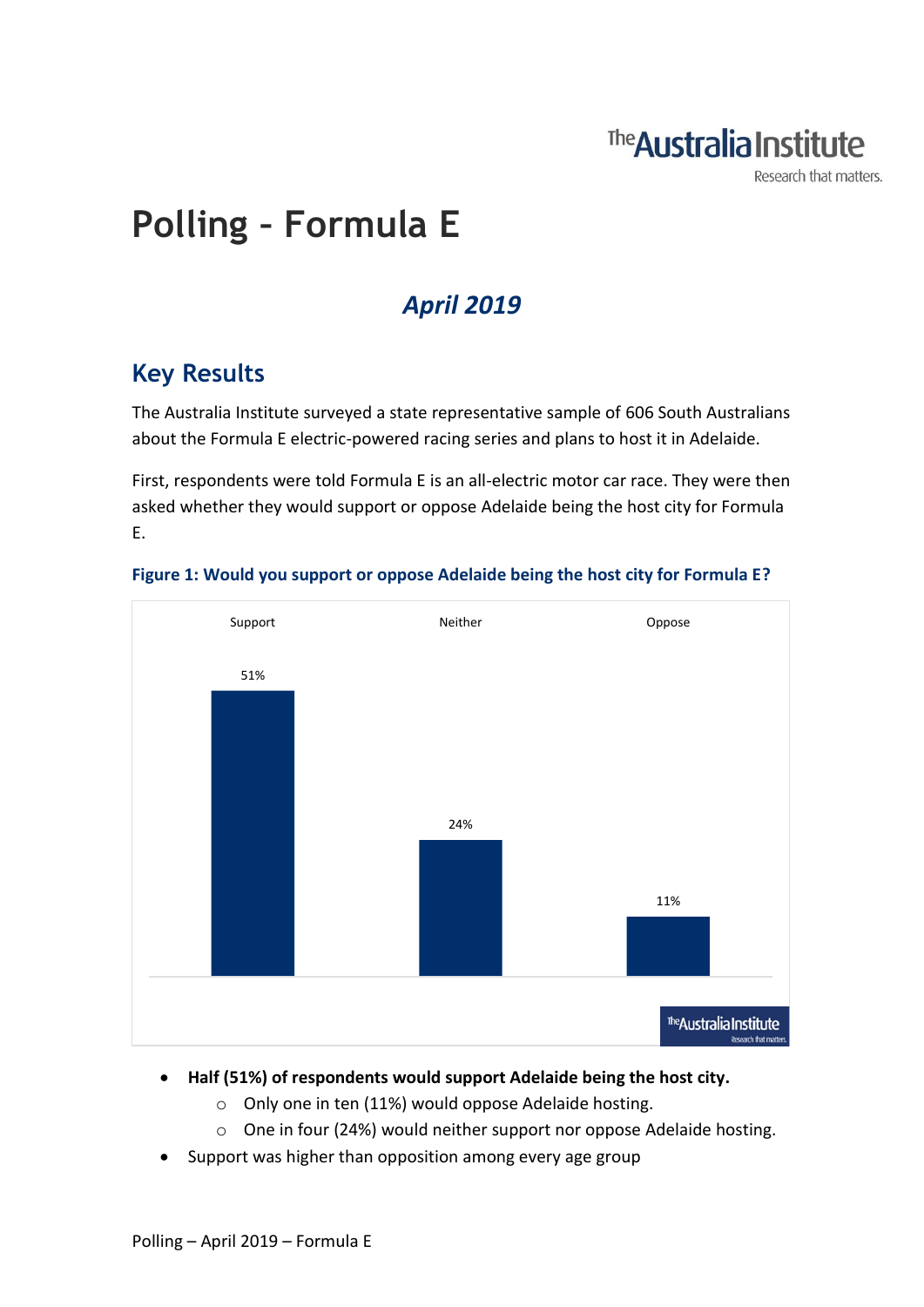Respondents were asked next if they would go to see Formula E if Adelaide was the host city.



#### **Figure 2: Would you go see Formula E if Adelaide was the host city?**

- **One in ten (12%) respondents would go see Formula E if Adelaide was the host city.**
	- o One in three (31%) respondents would consider going to see it.
	- o Half of respondents (48%) would not go and see it.
- Respondents aged 18-24 (30%) were most likely to go and see it in Adelaide, and those aged over 65 were least likely (3%).
	- o A further 39% of those aged 18–24 would consider going to see the Formula E.
	- o A further 32% of those aged over 65 would consider going to see the Formula E.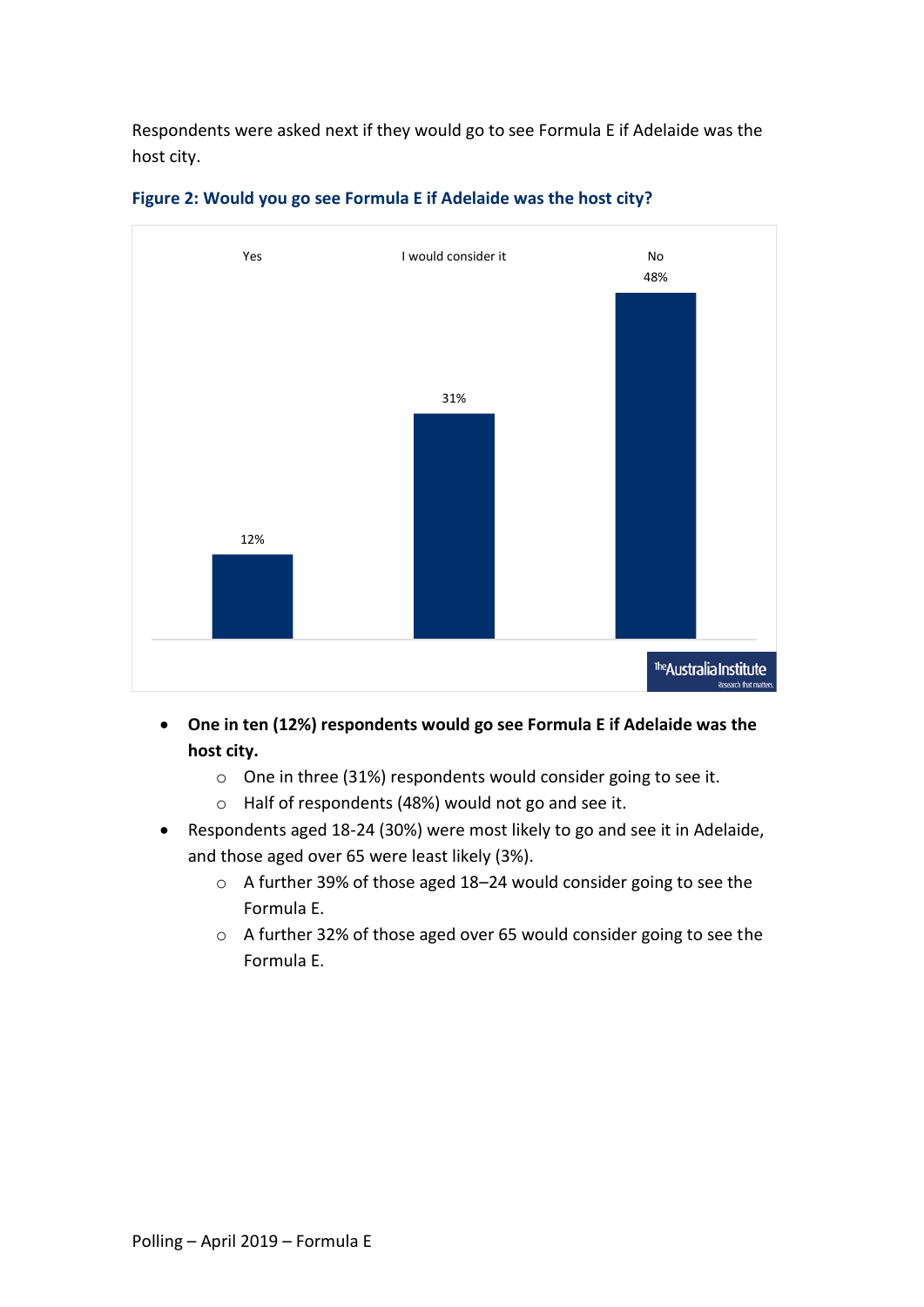Respondents were asked next whether they would watch Formula E on TV if Adelaide was the host city.



**Figure 3: Would you watch Formula E on TV if Adelaide was the host city?**

- Half of respondents (53%) would watch, or would consider watching, the Formula E on TV if Adelaide hosted.
- Two in five (39%) would not watch on TV.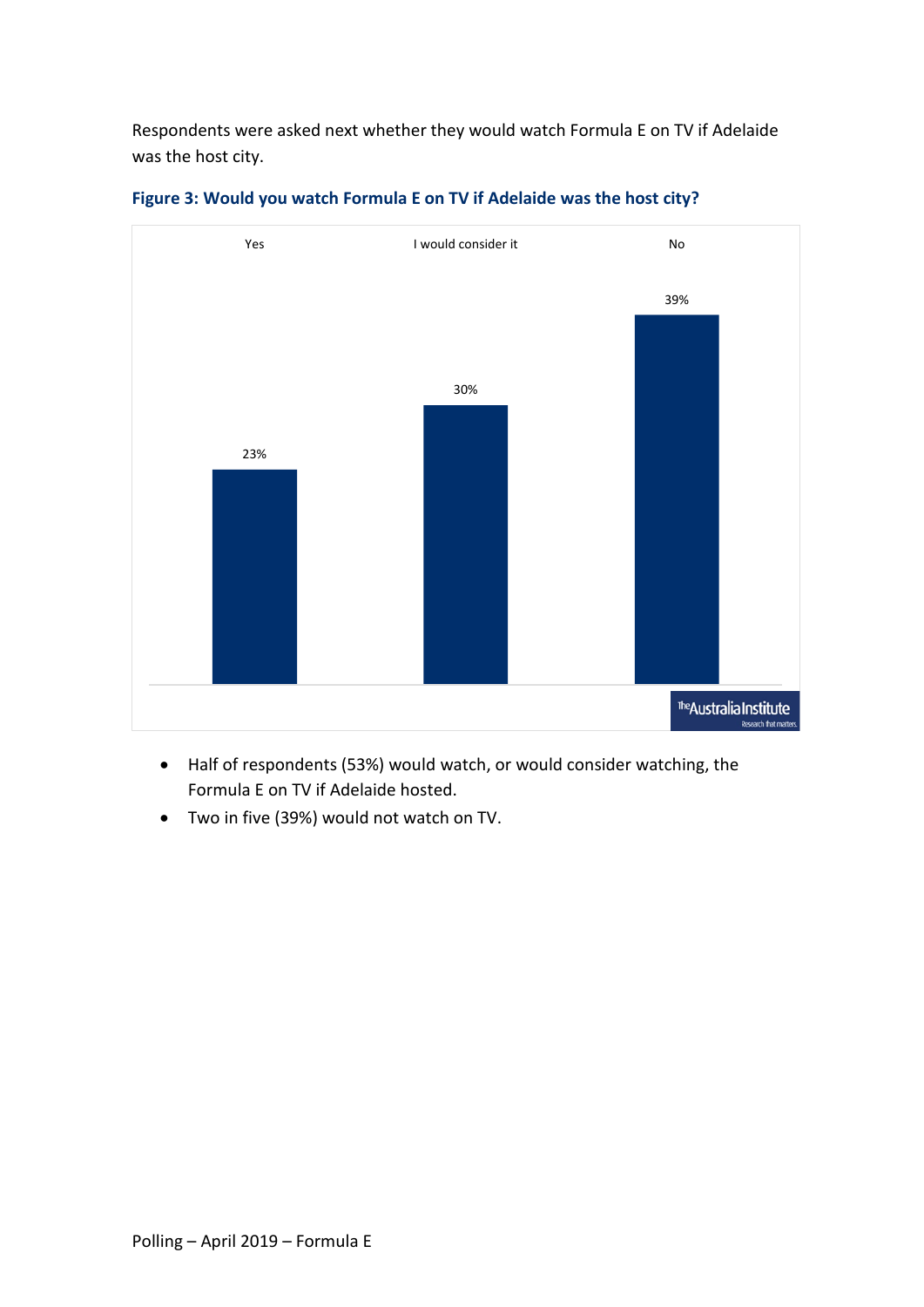Respondents were then asked, if Adelaide was the host city for Formula E, which of six impacts did they think it would have.



#### **Figure 4: What would the impacts of an Adelaide Formula E be?**

- Half of respondents thought that Adelaide hosting the Formula E would promote Adelaide to increase future tourism (50%) and attract more interstate and international visitors (49%).
- Two in five (42%) respondents think that it would increase interest in electric vehicles in South Australia.
- One in three (35%) of respondents think that it would attract electric vehicles and renewable energy investment in South Australia.
- The option picked by the least amount of respondents was that Adelaide hosting the Formula E would reduce the city's chances of hosting the Formula 1 (5%).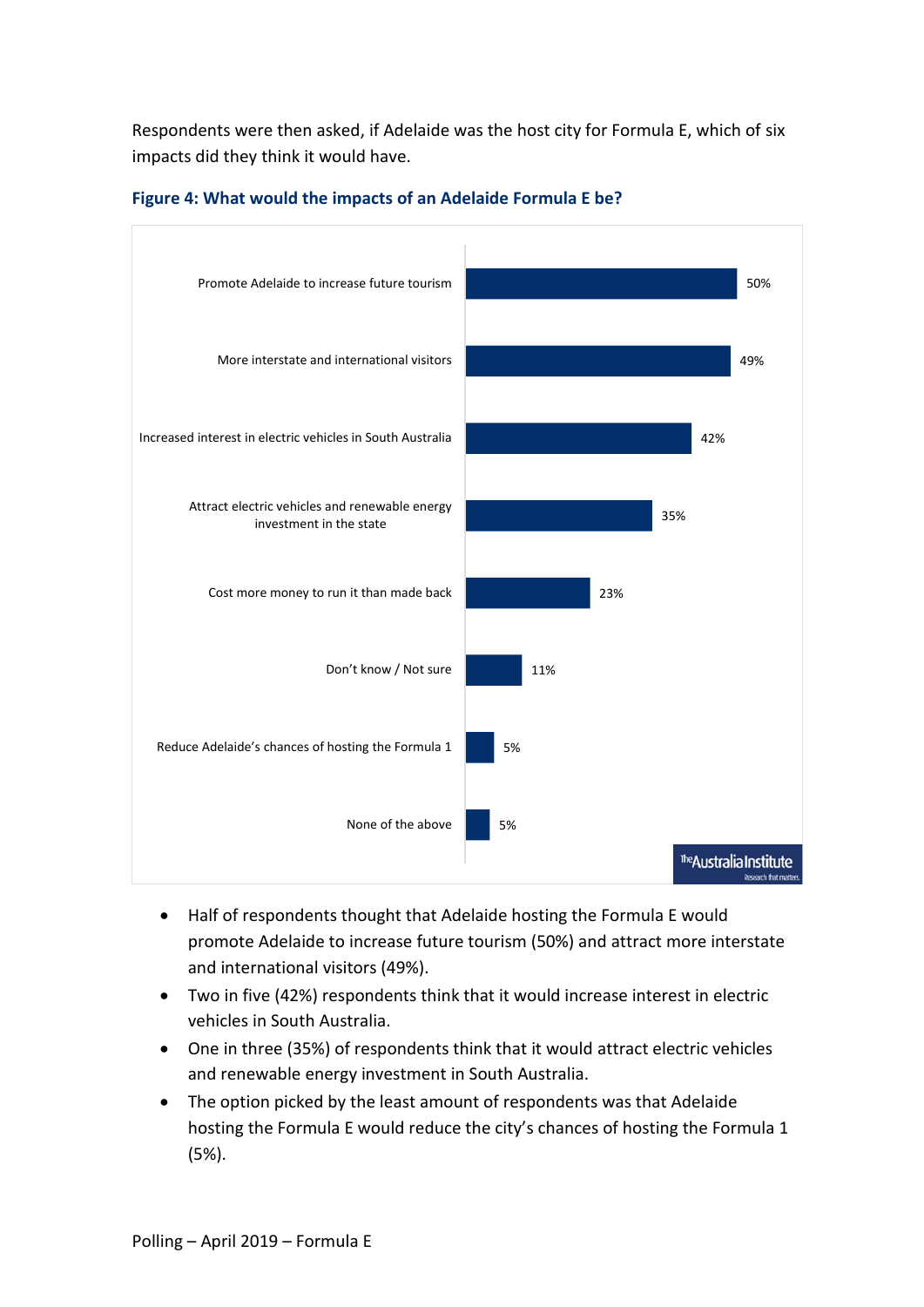### **Method**

The Australia Institute conducted a survey of 606 South Australians between 11 April 2019 and 18 April 2019, online through Dynata (formerly Research Now), postweighted to reflect social demographics by age and gender in South Australia.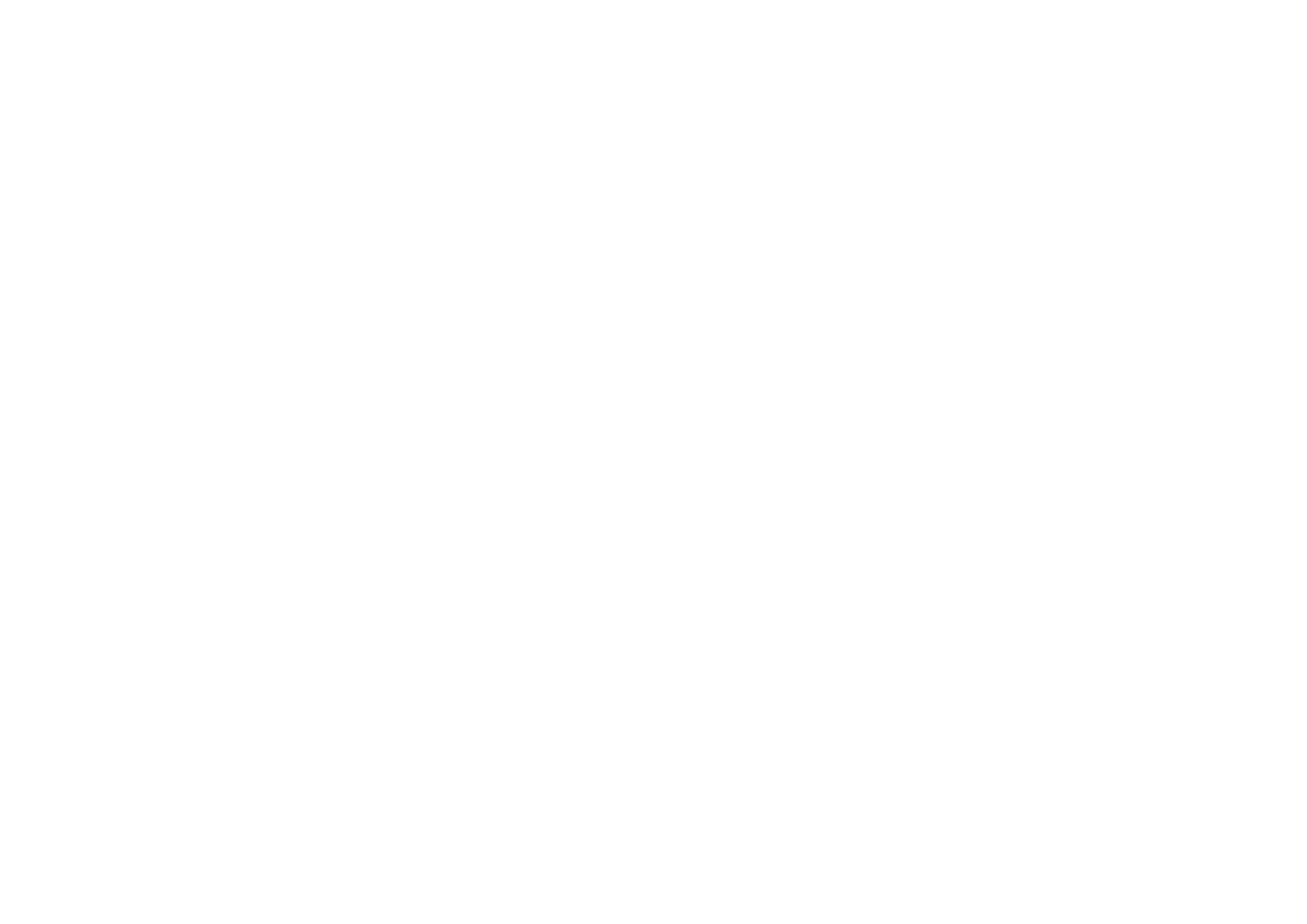### **Detailed results**

|                       | <b>Total</b> | 18-24 | $25 - 34$ | 35-44 | 45-54 | 55-64        | 65 years |
|-----------------------|--------------|-------|-----------|-------|-------|--------------|----------|
|                       |              | vears | vears     | vears | vears | <b>vears</b> | or older |
| Support               | 51%          | 39%   | 56%       | 62%   | 44%   | 56%          | 48%      |
| <b>Neither</b>        | 24%          | 23%   | 20%       | 17%   | 25%   | 28%          | 27%      |
| <b>Oppose</b>         | 11%          | 13%   | 4%        | 7%    | 15%   | 9%           | 13%      |
| Don't know / Not sure | 14%          | 25%   | 21%       | 14%   | 16%   | 7%           | 13%      |

**Formula E is an all-electric motor car race. Would you support or oppose Adelaide being the host city for Formula E?**

#### **Would you go see Formula E if Adelaide was the host city?**

|                       | <b>Total</b> | 18-24 | $25 - 34$ | 35-44 | 45-54 | 55-64        | 65 years |
|-----------------------|--------------|-------|-----------|-------|-------|--------------|----------|
|                       |              | years | vears     | vears | vears | <b>vears</b> | or older |
| Yes                   | 12%          | 30%   | 16%       | 21%   | 8%    | 14%          | 3%       |
| I would consider it   | 31%          | 39%   | 31%       | 34%   | 29%   | 27%          | 32%      |
| <b>No</b>             | 48%          | 25%   | 30%       | 36%   | 52%   | 53%          | 56%      |
| Don't know / Not sure | 10%          | 6%    | 23%       | 9%    | 11%   | 6%           | 9%       |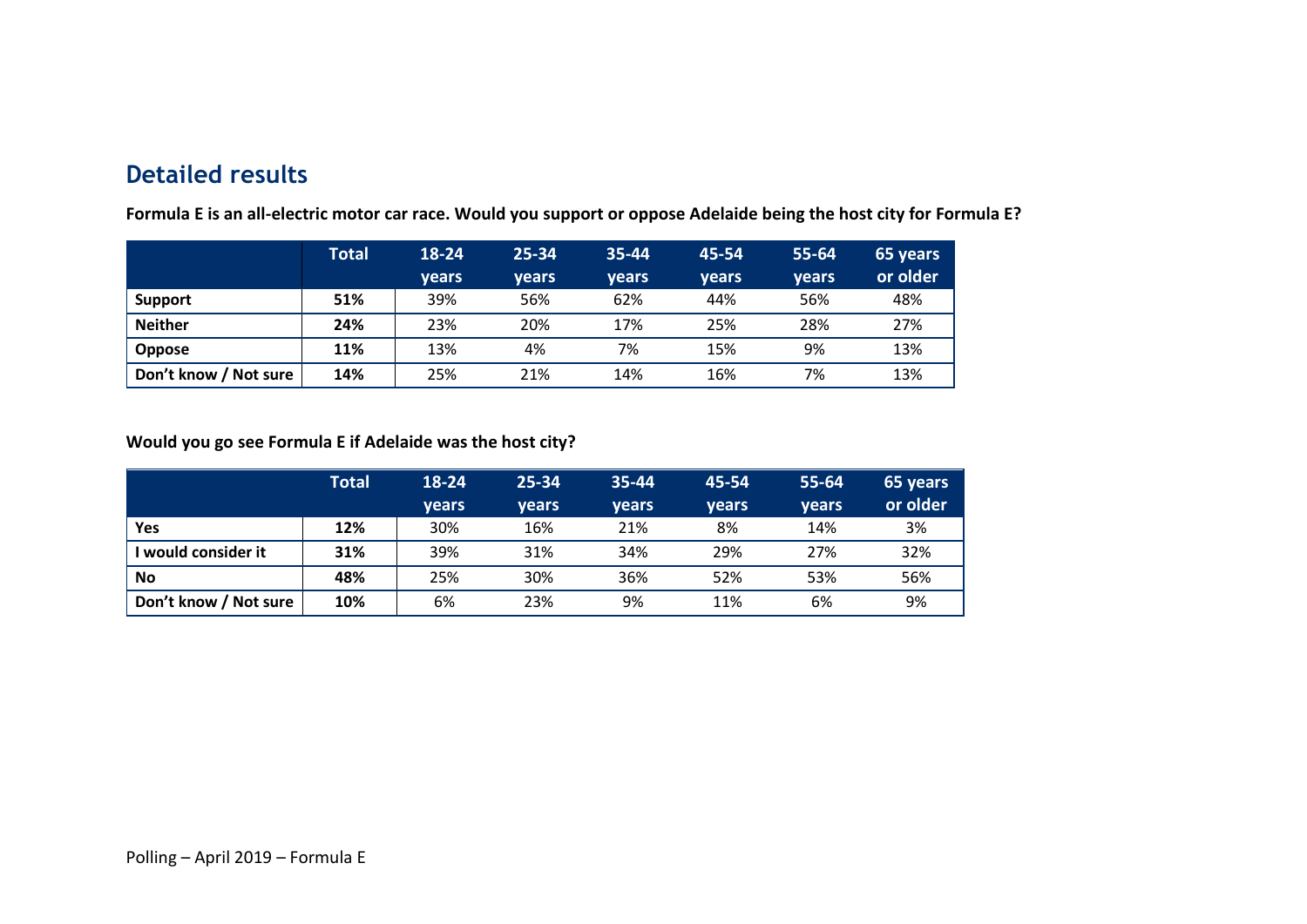|                       | <b>Total</b> | 18-24 | $25 - 34$    | 35-44 | 45-54 | $55 - 64$ | 65 years |
|-----------------------|--------------|-------|--------------|-------|-------|-----------|----------|
|                       |              | vears | <b>vears</b> | vears | vears | years     | or older |
| Yes                   | 23%          | 16%   | 20%          | 24%   | 16%   | 28%       | 25%      |
| I would consider it   | 30%          | 45%   | 28%          | 31%   | 32%   | 26%       | 29%      |
| <b>No</b>             | 39%          | 35%   | 30%          | 36%   | 44%   | 41%       | 41%      |
| Don't know / Not sure | 8%           | 3%    | 23%          | 9%    | 8%    | 5%        | 5%       |

**Would you go watch Formula E on TV if Adelaide was the host city?**